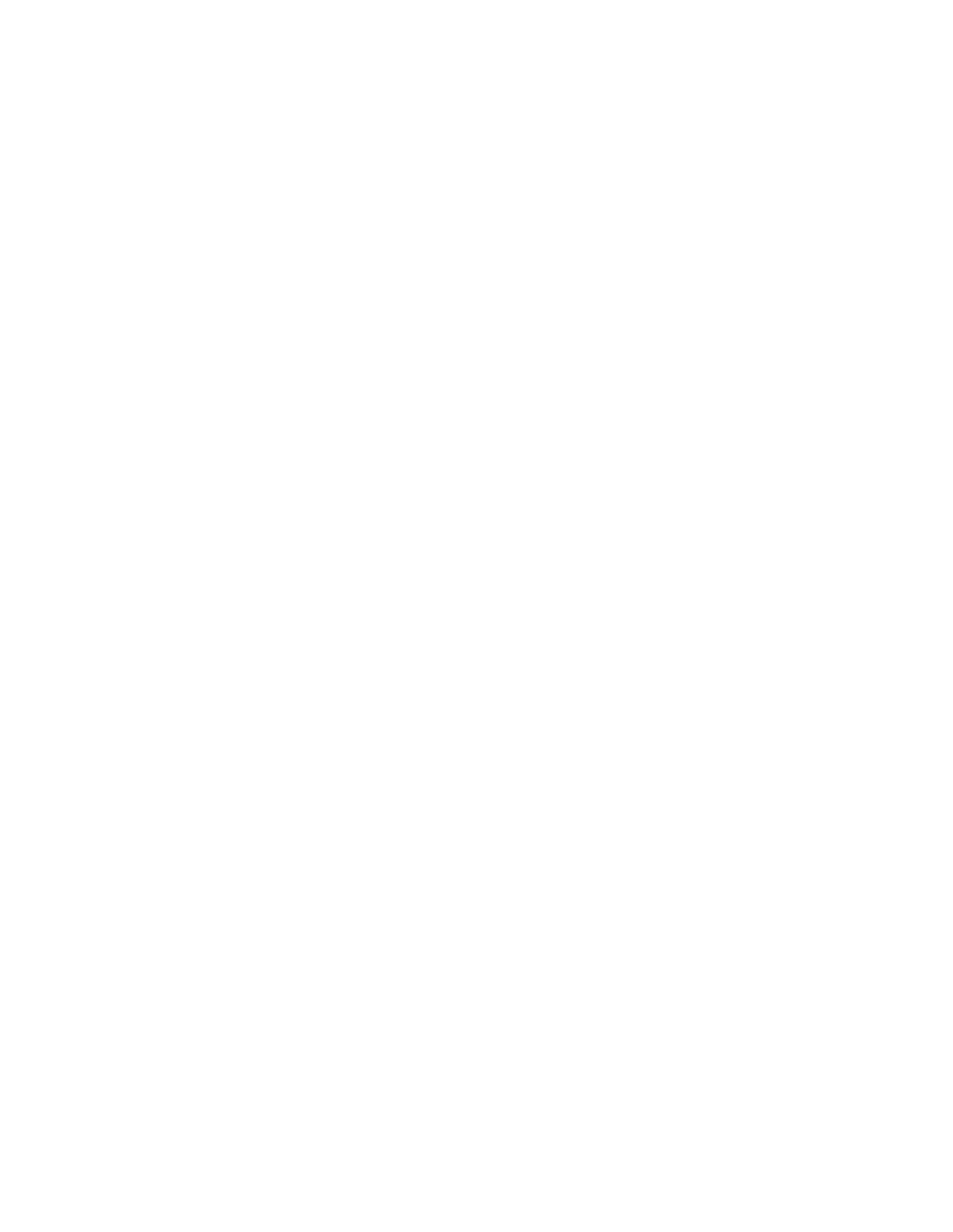- Applicants must be present at the following month meeting at which their application isrev iewed.
- Presentations cannot be longer than 20 minutes

**CREDITING REQUIREMENT** Upon project completi on a permanent sign or plaque acknowledging the Holt County Visitor's Committee support shall be placed in a prominent location. For multi-year improvement projects, temporary signage acknowledging the support of the Holt County Visitor's Committee should be placed in a prominent location.

**ANNOUNCEMENT OF AWARD** Approved applicants will be notified by the Holt  $\&RX\&W\&S$ Committee.

**CONTRACT** All award applicants (grantee) are subject to entering into a contract detailing each party's obligations with the Holt County Visitor's Committee. If the parties are unable to enter into a mutually agreeable contract, then the awarded grant will be disallowed.

5(3257,1\*7KLUWGDVDIWHUWKHFRPSOHWRQIWKHSURMHFWRUWKHHQRIWKHFDOHQDUHDUIRI PXOWHDUSURMHFWVDUHSRUWZDOEHVXEPMWHGWRWKHROW&RXWWMRUW&RPPMWHHJM UHVXOWVRUSURJUHVVWRZDUGUHVXOWV7KHUHSRUWPXVWRXWOQUWKHREMHFWWHVRIW **QWZKDWZHUHWKHFUFXPVWDQHVWKDWOHDGWRWKHOLWRISURJUHVV7KHUHSRUWZDODC** DOOSDGUHFHEWVIRUWKHJUDWPRQXVHG1RPRQZDOEHUHOHDVHGXWDWKHIDOUHSRUWRIW HDUSURJUHVVUHSRUWMSUHVHWHGDQDSSURMG1RPRQZDOEHUHOHDVHGEHRQWKRVHHSHQ GRFXPHWHGE\$DGUHFHKWV,IWKHJUDWHHGRHVQWKDMWKHIXQVQFHVVDUWRSDQEHVDQZD IRUUHPEXUVHPHWVDFRSRIWKHMPEHPDEHVXEPWWHGZWKSURUQWIEDWRWRWKHROW&RXW 9LVLWRU¶V&RPPLWWHH

3\$@(178SRQHFHEWDQDFFHSWDQHRIWKHIQOSURMHFWUHSRUWRIWKHHQRIHDUSURJUHVV UHSRUWWKHROW&RXWWWRUW&RPPWWHHZDOUHTXHVWDFKHFNIURPWKHROW&RXW&OHU DQDOSDPHQWRIJUDQVIXQV7KMFKHFNZDOEHVHQVEWKHVHFUHWDUWUHDVXUHURIWKHROW& 9LVLWRU¶V&RPPLWWHHWRVHQGGLUHFWO\WRWKHJUDQWHHRUYHQGRUEDVHGRQSULRUDUUDQJHPHQWV 7KHROW&RXWWWRUY&RPPWWHHFDROXVHSURFHHGVIURPWKH,PSURMPHW)XQWRIXQDO SURMHFWKHUHDQVKDOORWREOLDWHLWVHOIWRXVHDPRHRXWVGHWKH,PSURMPHW)XQWRI SURMHFWKHUHDXUWKHUPRUHWKHROW&RXWWWRUW&RPPLWWHHVKDOORWJMPXOWHDUJU REOLDWHROW&RXWWRDPRXWVRMUDQDERMDPRXWVDFFUXLWKH,PSURMPHW)XQWKURXJK WKHFROOHFWR**RIORGJLWD**[

5(9:352&(66 \*UDWVDUHGLYFUHWRQUEDVHGXSRQDDDEOHIXQVRWKHUDWELDWHGXV DQDSSURSUDWHQVVDQDQVESDWHGHIIHFWMQVVRIWKHDFFHSWHGSURMHFW)XUWKHUPRUH PXVWFRWMHWRFRPSOZWKWKH1HEUDVNDWWRUVHMORSPHW\$FW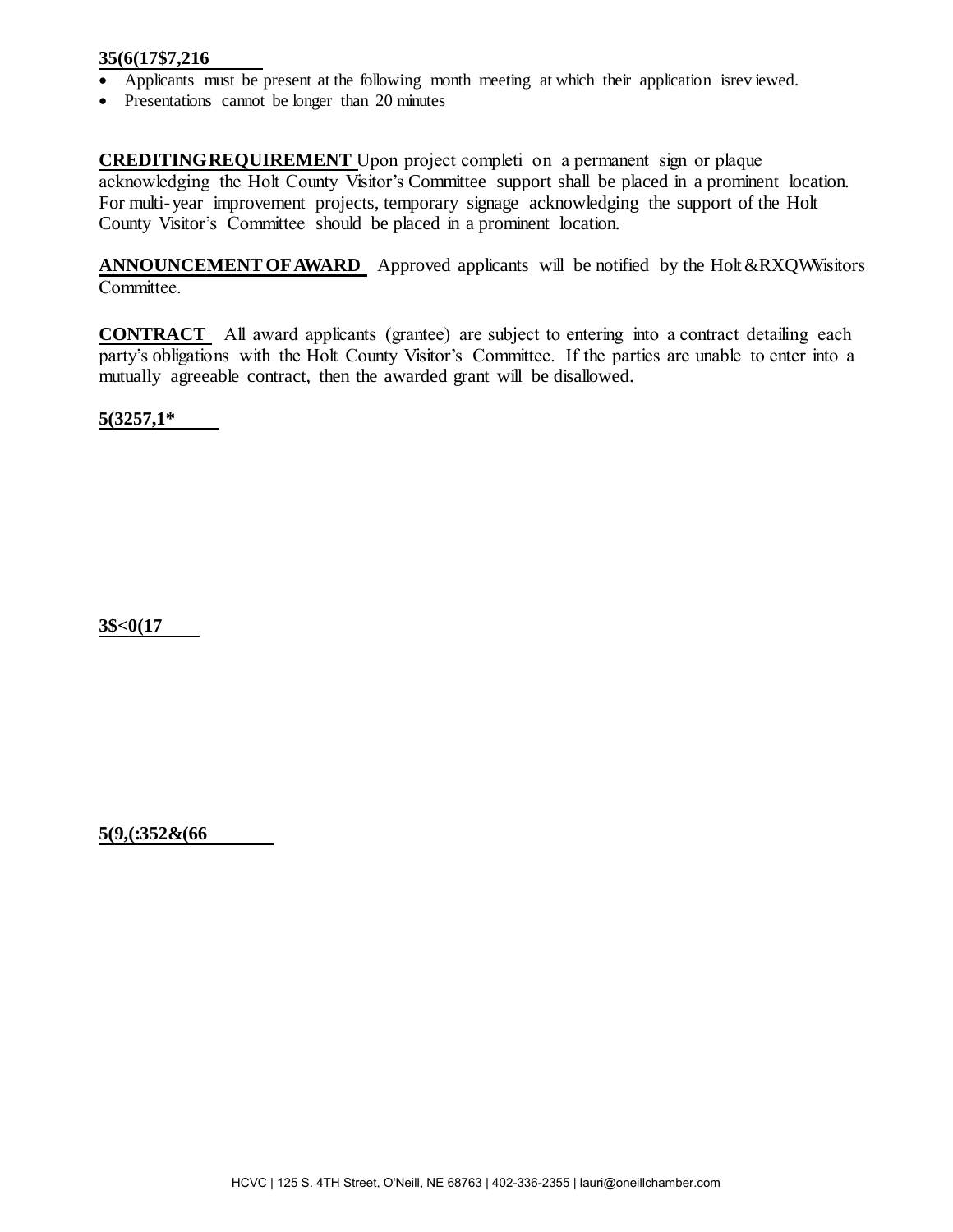HCVC | 125 S. 4TH Street, O'Neill, NE 68763 | 402-336-2355 | lauri@oneillchamber.com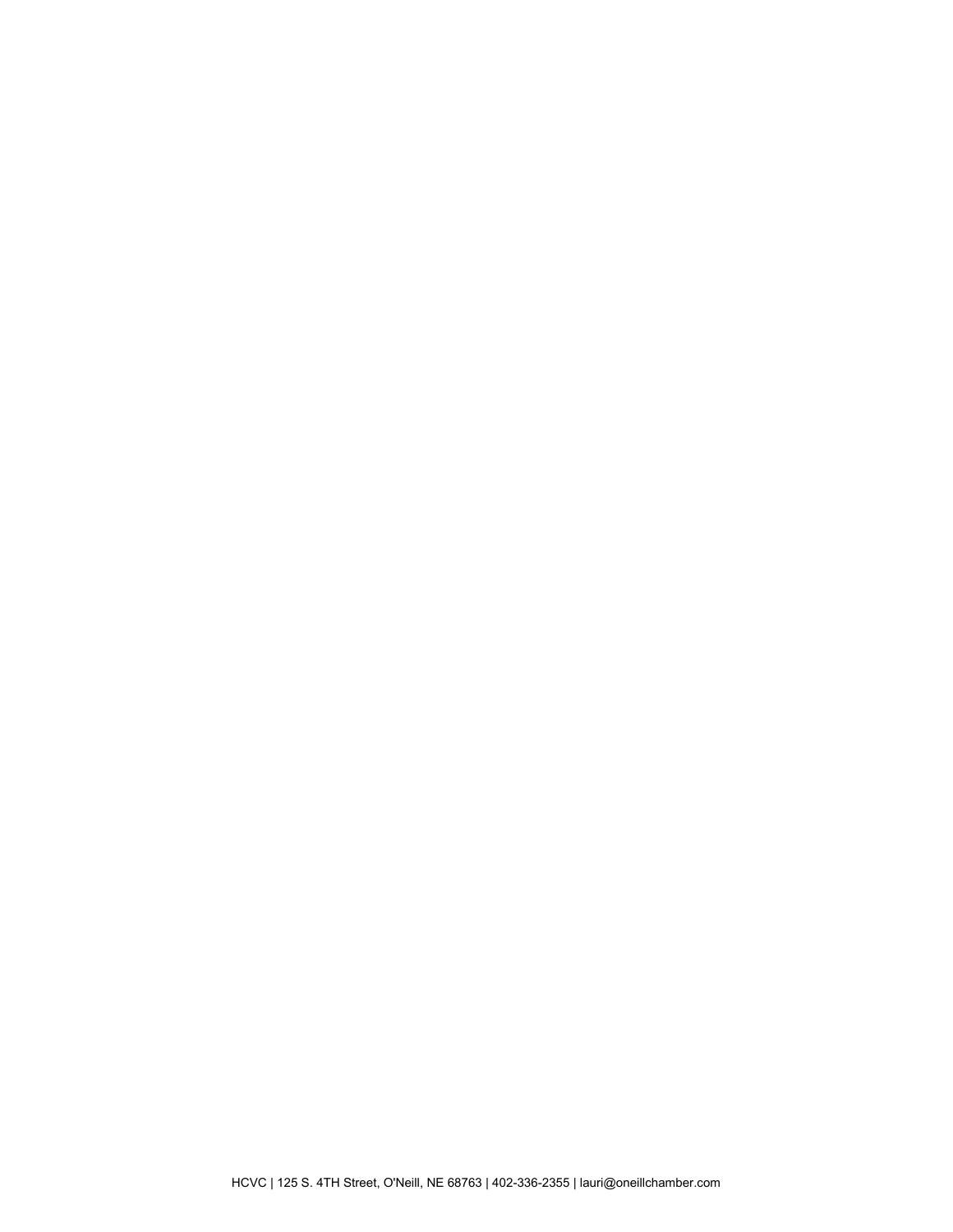

## **HOLT COUNTY VISITORS COMMITTEE IMPROVEMENT FUND APPLICATION**

| Name of Organization                                                                                                                                                                                                                                                                                                                                         |                                                                       |              |     |  |  |
|--------------------------------------------------------------------------------------------------------------------------------------------------------------------------------------------------------------------------------------------------------------------------------------------------------------------------------------------------------------|-----------------------------------------------------------------------|--------------|-----|--|--|
| <b>Contact Person</b>                                                                                                                                                                                                                                                                                                                                        | Title                                                                 |              |     |  |  |
| Address                                                                                                                                                                                                                                                                                                                                                      | City                                                                  | <b>State</b> | Zip |  |  |
| Telephone<br>Fax                                                                                                                                                                                                                                                                                                                                             | Email                                                                 |              |     |  |  |
| Project Name                                                                                                                                                                                                                                                                                                                                                 |                                                                       |              |     |  |  |
| Amount Requested                                                                                                                                                                                                                                                                                                                                             | <b>Estimated Project Cost</b><br>(Attach a detailed budget worksheet) |              |     |  |  |
| Please provide a brief description of the project:                                                                                                                                                                                                                                                                                                           |                                                                       |              |     |  |  |
|                                                                                                                                                                                                                                                                                                                                                              |                                                                       |              |     |  |  |
|                                                                                                                                                                                                                                                                                                                                                              |                                                                       |              |     |  |  |
|                                                                                                                                                                                                                                                                                                                                                              |                                                                       |              |     |  |  |
|                                                                                                                                                                                                                                                                                                                                                              |                                                                       |              |     |  |  |
|                                                                                                                                                                                                                                                                                                                                                              |                                                                       |              |     |  |  |
|                                                                                                                                                                                                                                                                                                                                                              |                                                                       |              |     |  |  |
|                                                                                                                                                                                                                                                                                                                                                              |                                                                       |              |     |  |  |
|                                                                                                                                                                                                                                                                                                                                                              |                                                                       |              |     |  |  |
|                                                                                                                                                                                                                                                                                                                                                              |                                                                       |              |     |  |  |
| Signature of applicant (I signify that, if awarded, grant funds will only be used for improvements to<br>visitor attractions owned by the public or any nonprofit organization, as the Nebraska Visitors<br>Development Act, Neb. Rev. Stat. §81-1245 through §81-1263, et seq. (as amended from time to time)<br>provides, as outlined in this application) |                                                                       |              |     |  |  |
|                                                                                                                                                                                                                                                                                                                                                              |                                                                       |              |     |  |  |

For each grant application you must include this completed cover sheet, a project description, a budget page, letter of support contractor bids and PROOF OF NONPROFIT STATUS.

Return To: Holt County Visitors Committee 125 S.  $4<sup>th</sup>$  Street O'Neill, NE 68763 lauri@oneillchamber.com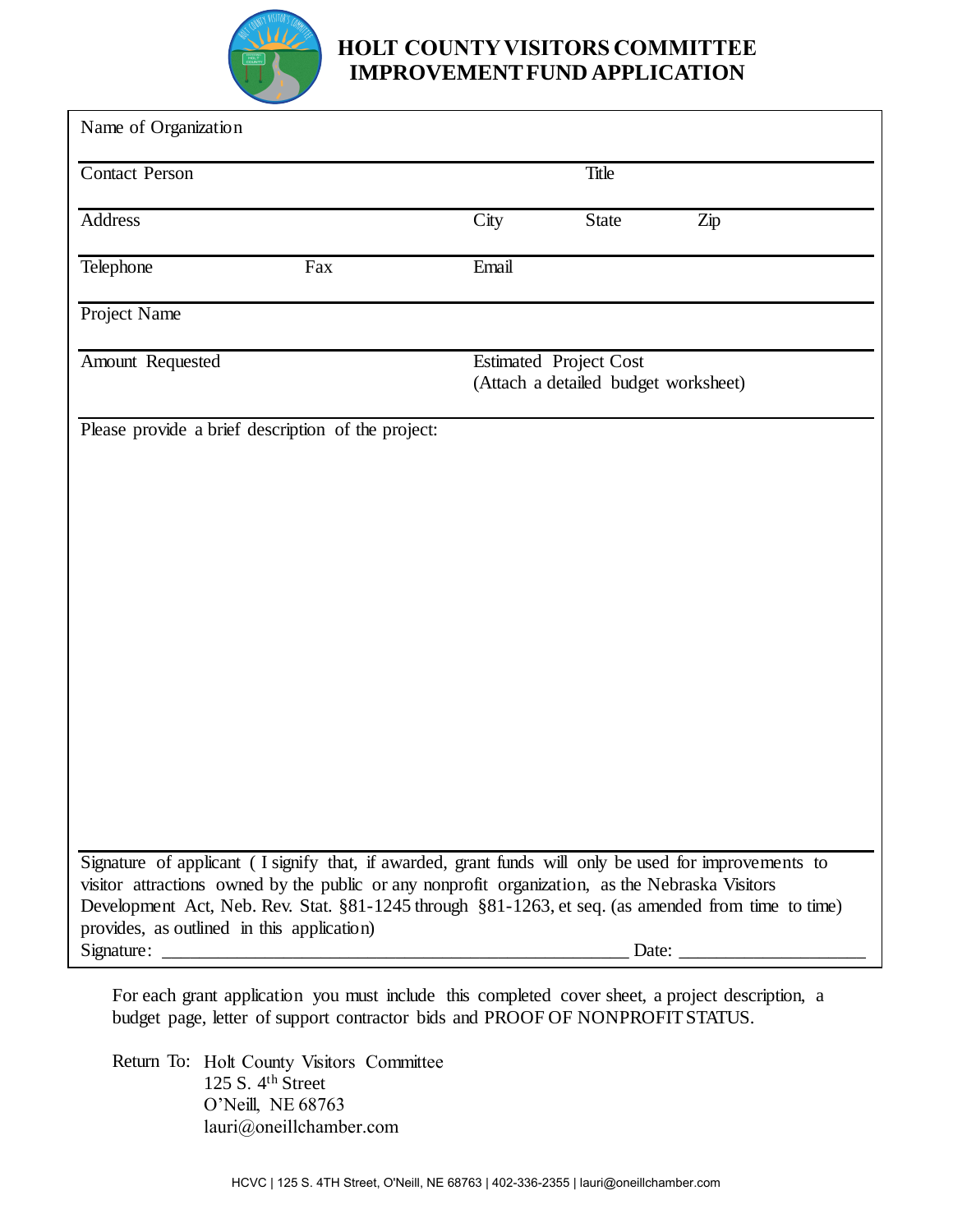| How will this project increase visitation to or encourage visitors to stay longer in Holt County? |
|---------------------------------------------------------------------------------------------------|
|                                                                                                   |
|                                                                                                   |
|                                                                                                   |
|                                                                                                   |
|                                                                                                   |
|                                                                                                   |
| What other agencies or groups are co-sponsoring the project?                                      |
|                                                                                                   |
|                                                                                                   |
|                                                                                                   |
|                                                                                                   |
|                                                                                                   |
|                                                                                                   |
|                                                                                                   |
| How will this improvement benefit Holt County?                                                    |
|                                                                                                   |
|                                                                                                   |
|                                                                                                   |
|                                                                                                   |
|                                                                                                   |
| If this project is not awarded the entire requested amount will you continue with the project?    |
|                                                                                                   |
|                                                                                                   |
|                                                                                                   |
|                                                                                                   |
|                                                                                                   |

-

-

**A project budget and proof of nonprofit status or public ownership must be attached.**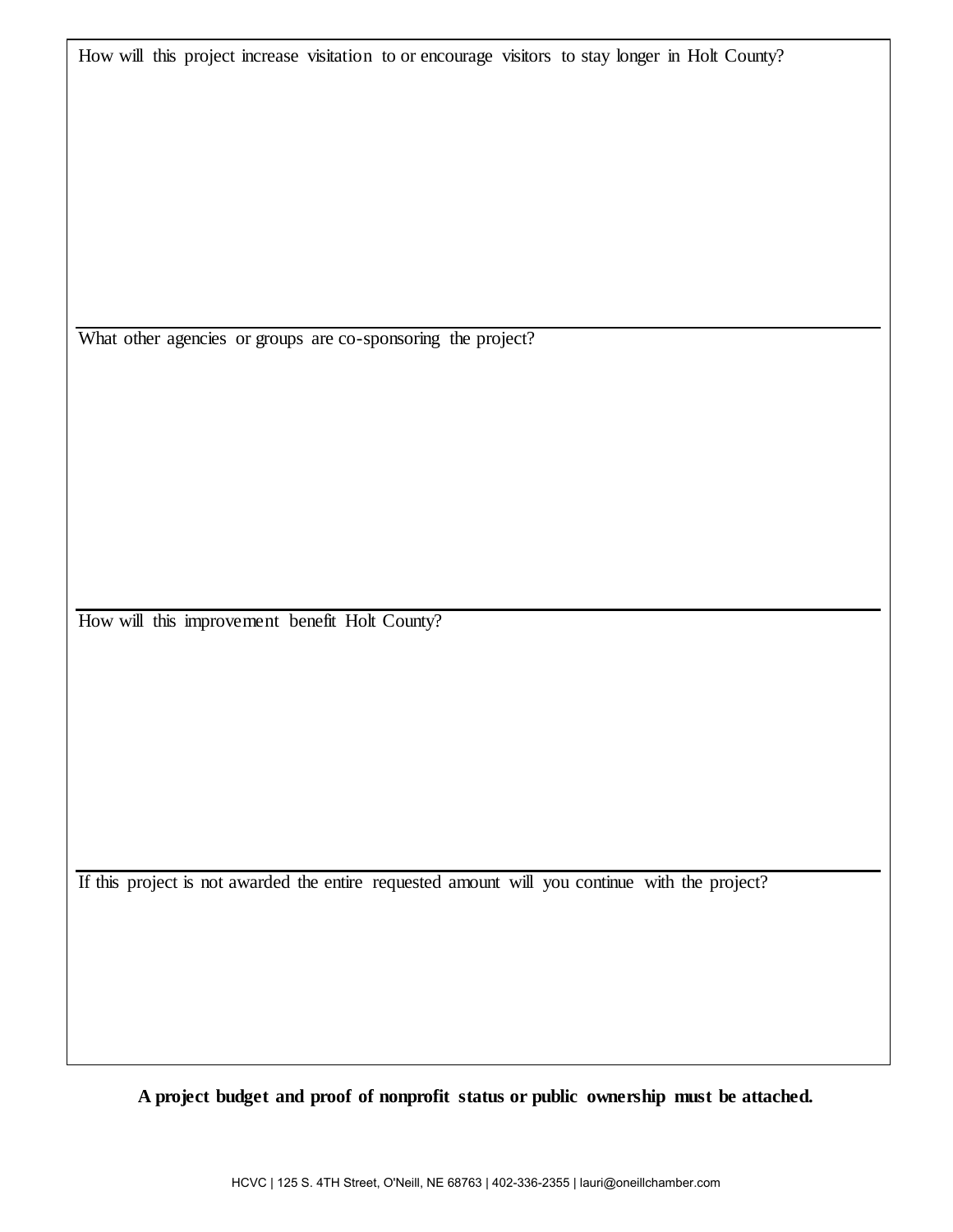## **Budget Worksheet**

(Include contractor bids if applicable)

| Activity      | <b>Grant Amount</b> | Match  | Match        | Source &       | <b>Total Funds</b> |
|---------------|---------------------|--------|--------------|----------------|--------------------|
|               | Requested           | (Cash) | (In-Kind)    | <b>Brief</b>   | to be spent on     |
|               |                     |        |              | Description of | this Grant         |
|               |                     |        |              | Match          | Project Per        |
|               |                     |        |              |                | Activity           |
| Example:      | 75,000              | 12,500 | 12,500       | Organization   | 100,000            |
| Construction  |                     |        |              | budget,        |                    |
| of ABC        |                     |        |              | volunteer      |                    |
|               |                     |        |              |                |                    |
|               |                     |        |              | labor          |                    |
|               |                     |        |              |                |                    |
|               |                     |        |              |                |                    |
|               |                     |        |              |                |                    |
|               |                     |        |              |                |                    |
|               |                     |        |              |                |                    |
|               |                     |        |              |                |                    |
|               |                     |        |              |                |                    |
|               |                     |        |              |                |                    |
|               |                     |        |              |                |                    |
|               |                     |        |              |                |                    |
|               |                     |        |              |                |                    |
|               |                     |        |              |                |                    |
|               |                     |        |              |                |                    |
|               |                     |        |              |                |                    |
|               |                     |        |              |                |                    |
|               |                     |        |              |                |                    |
|               |                     |        |              |                |                    |
|               |                     |        |              |                |                    |
|               |                     |        |              |                |                    |
|               |                     |        |              |                |                    |
|               |                     |        |              |                |                    |
|               |                     |        |              |                |                    |
|               |                     |        |              |                |                    |
|               |                     |        |              |                |                    |
|               |                     |        |              |                |                    |
|               |                     |        |              |                |                    |
|               |                     |        |              |                |                    |
|               |                     |        |              |                |                    |
| <b>Totals</b> |                     |        |              |                |                    |
|               |                     |        | $c_{\Omega}$ |                |                    |

(Total of first three columns must equal the fifth column total)